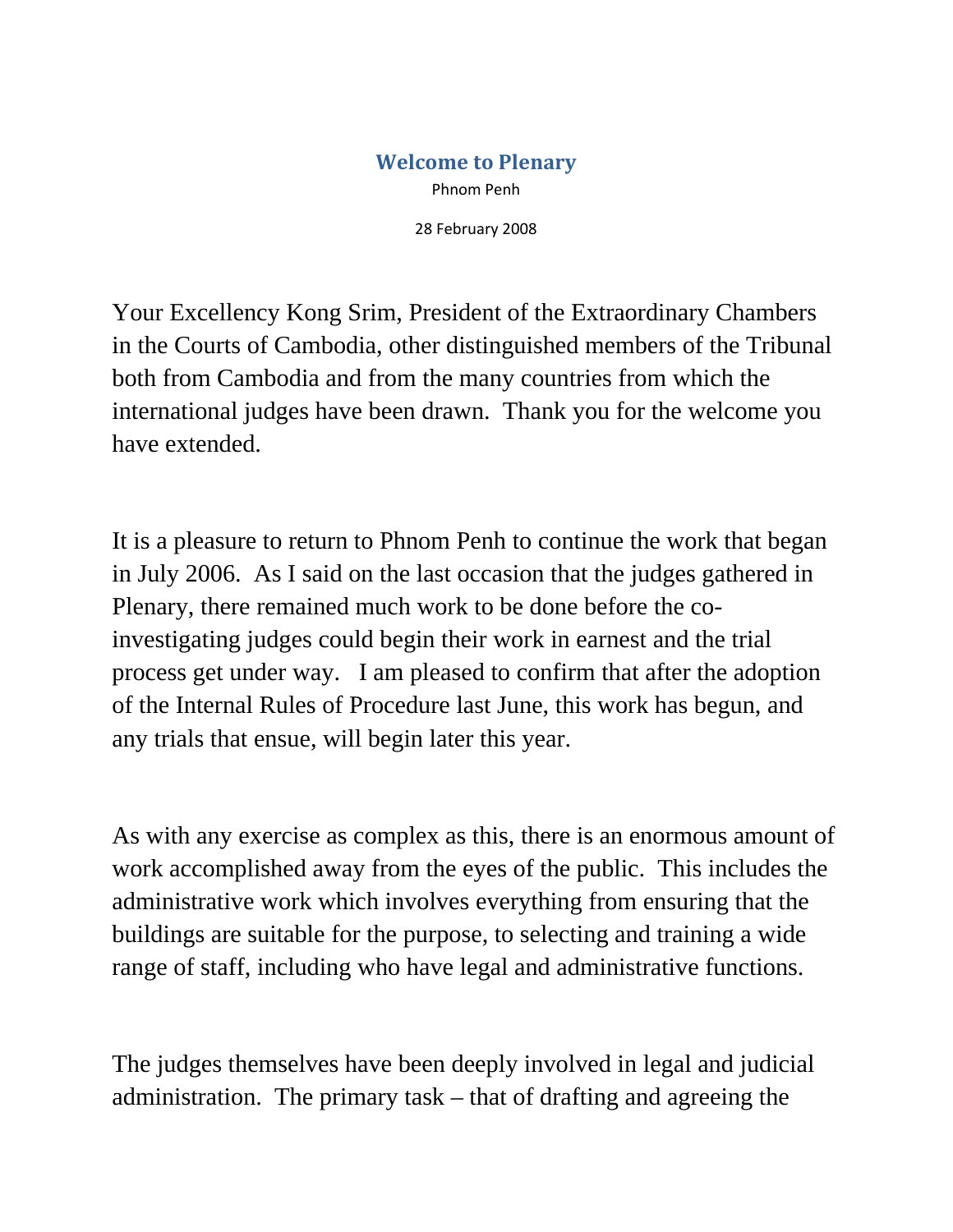rules which will guide the law and procedure in this unique hybrid Tribunal took a great deal of cooperation and work among the judges. While the process must have seemed interminable for those waiting for the ECCC to begin the public part of its work, it needs to be said that most jurisdictions would be engaged for years in achieving what was done in months.

There have been many other responsibilities. The Judicial Administration Committee which supports the administrative staff in their work has met many times. The Pre-Trial Chamber has begun its deliberations, meeting formally and publicly for the first time last year. It will convene again next week. The Rules and Procedure Committee which completed the Internal Rules now meets to refine those Rules as new experiences and issues arise. As I have said, the two coinvestigating judges You Bun Leng and Marcel Lemonde, have been working on the first major investigation since July last year.

All of this work is shared between Cambodian and international judges and administrators. This has meant that we have begun to form close working relationships, bridging the many difficulties of language, custom and legal systems – of which about 10 are represented in the ECCC.

There remain many difficult legal, judicial, administrative and financial issues to be resolved. But for my part, I am now satisfied that there is a real chance that the people of Cambodia will be able to see justice at work in a Court in their own country as we cooperate to complete this historic task.